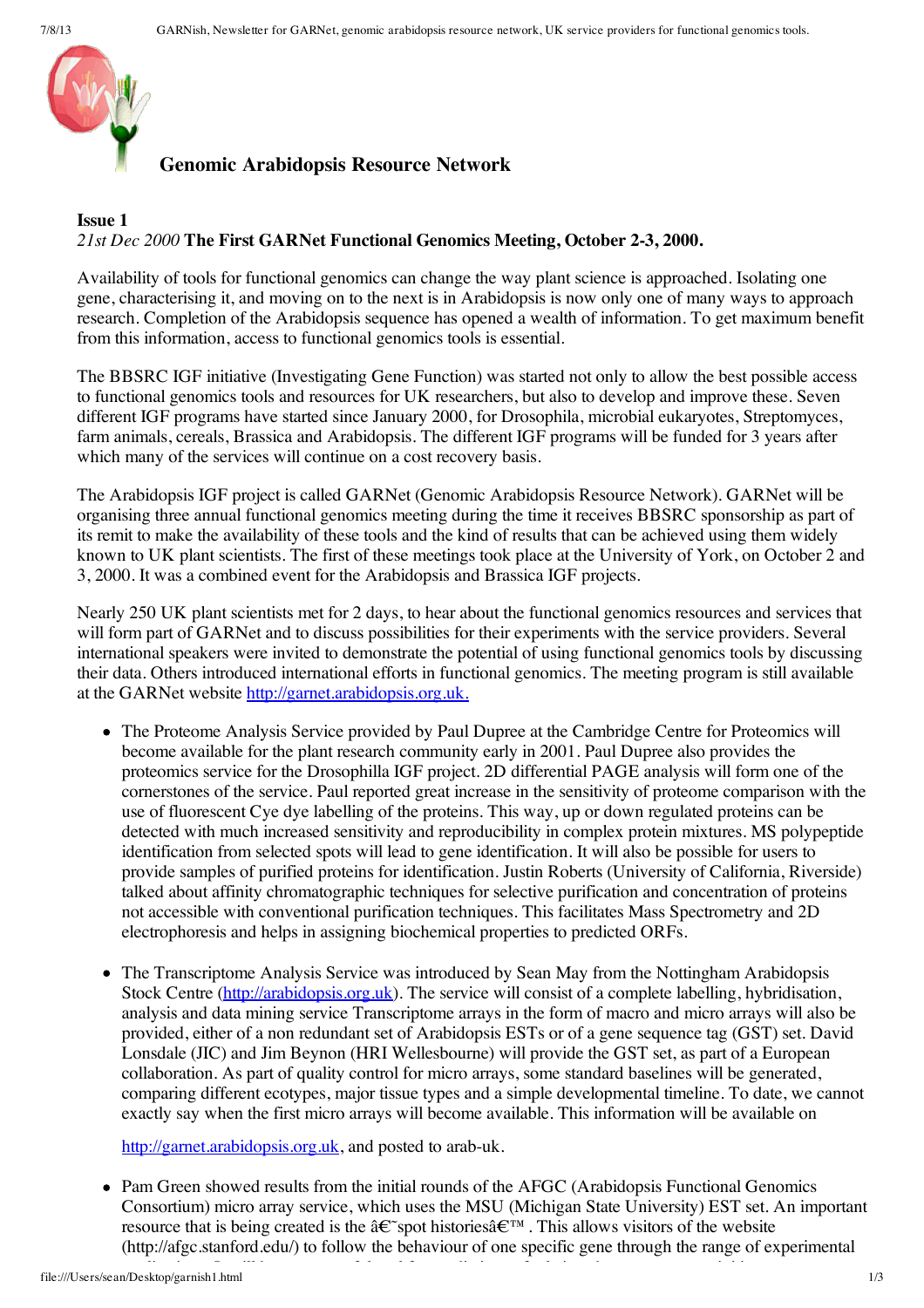7/8/13 GARNish, Newsletter for GARNet, genomic arabidopsis resource network, UK service providers for functional genomics tools. applications. It will be a very useful tool for predictions of relations between gene activities.

- Mike Beale introduced a gas chromatography mass spectrometry (GS-MS) and liquid (HPLC) chromatography  $\hat{a}\in$ " mass spectrometry (LC-MS) Metabolite Analysis Service for Arabidopsis that has the aim of analysing specific compound classes and developing the methods to provide a metabolic finger print of plant extracts. A mass spectral library of Arabidopsis metabolites will be created. The service is aimed at screening of mutants, tagged lines, or different treatments for changes in metabolite profiles. A high degree of automation will be established to provide high throughput. Since the GARNet meeting, Mike has also started to use NMR as a metabolomic tool, and this looks promising for pattern matching type analysis. The service started in October 2000. Since then various applications have been received and approved by the steering committee. Applications can be submitted via [http://garnet.arabidopsis.org.uk](http://garnet.arabidopsis.org.uk/)
- Oliver Fiehn from the MPI for Molecular Plant Physiology showed that over 1,000 distinct compounds of Arabidopsis leaf extracts can be quantified using GC or LC  $\hat{a}\in$ "MS. Of these compounds, currently about 200 are identified. Newly identified compounds suggest the presence of metabolic pathways previously not identified in plants. Cluster analysis and statistical analysis are used to formulate hypothesis on plant gene functions in comparisons between wild types and mutants or different ecotypes.
- Tools of forward and reverse genetics are being created at the Sainsbury Laboratory, NASC and the John Innes Institute.
- Ian Bancroft and his team at GeTCID (The Gene Transfer Clone Identification and Distribution service) are carrying out screens of large insert binary vector clone libraries. Some possible applications are confirmation of T-DNA tagged lines, complementation analysis, transfer of Arabidopsis genes to other plant species and positional cloning (creation of bi-bac tiling path through region of interest). Four different libraries are available, the binary cosmid library (BC) and the TAC library (K) that were already available, and the JAtY and YAtC libraries that were made as part of the GARNet project. The selection markers are respectively Kanamycin, Hygromycin, Phosphinotricin (Basta) and Kanamycin. This service started in Juli 2000 and a number of screenings has already been carried out. Applications for this service can be submitted to the steering committee, through the GARNet website at [http://garnet.arabidopsis.org.uk](http://garnet.arabidopsis.org.uk/). More information is available at [http://www.jic.bbsrc.ac.uk/staff/ian](http://www.jic.bbsrc.ac.uk/staff/ian-bancroft/arabIGF.htm)bancroft/arabIGF.htm.
- Jonathan Jones is creating a population of transposon mutagenised lines. The SLAT lines that were created earlier (60.000 dSpm insertions in Col-0) are very useful for reverse screens. For forward screens they are a poor tool, because there are too few insertions per plant. For GARNet a new population will be constructed with a high copy number of dSpm insertions. About 5,000 lines with about 30 independent inserts per line will be created. The lines will become available via the Nottingham Arabidopsis Stock Centre.
- Macro arrays for knockout identification will be produced at NASC from existing reverse-genetic DNA sets (the SLAT lines) and if appropriate also from BACs.
- ATIS, the Arabidopsis Transposon Insertion Service [\(http://www.jic.bbsrc.ac.uk/STAFF/michael](http://www.jic.bbsrc.ac.uk/STAFF/michael-bevan/ATIS/index.htm)bevan/ATIS/index.htm) will sequence transposon tags from single insertion mutant populations. Jonathan Clarke, who is the service manager for Mike Bevan and Jonathan Jones talked about the three different populations from which SINS (Sequence INsertion Sites) will be sequenced, the SLAT, ACTIVATE, and FGT collections. They form respectively a resource for loss-of-function mutations, gain-of-function

mutations and gene expression patterns via translational fusions with the reporter gene GUS. SINS can identify a potentially disrupted gene, and define the exact position of the insertion. The ATI database that is under construction will integrate the SINS with the annotated Arabidopsis genome sequence and make the data publicly accessible (<http://formaggio.cshl.org/~h-liu/attdb/index.html>). The FGT gene trap lines are being constructed under a different grant. SINS on the FGT lines will only be made available after a way has been found to bulk the seeds.

• Sean May and his staff at the Nottingham Arabidopsis Stock Centre will provide Bioinformatics for GARNet. The existing databases, AGR (Arabidopsis genome database) and UK-cropnet will be extended to suit the needs of GARNet bioinformatics. AGR will contain library-screening data (GeTCID) and possibly primer sequence data. For the transcriptomics, proteomics and metabolomics data a new database will be created called NTPdB (NASC Transcriptomics Project Database). This will be a fully relational MySQL database, seamlessly linked with AGR and integrated with the Stanford Microarray Database